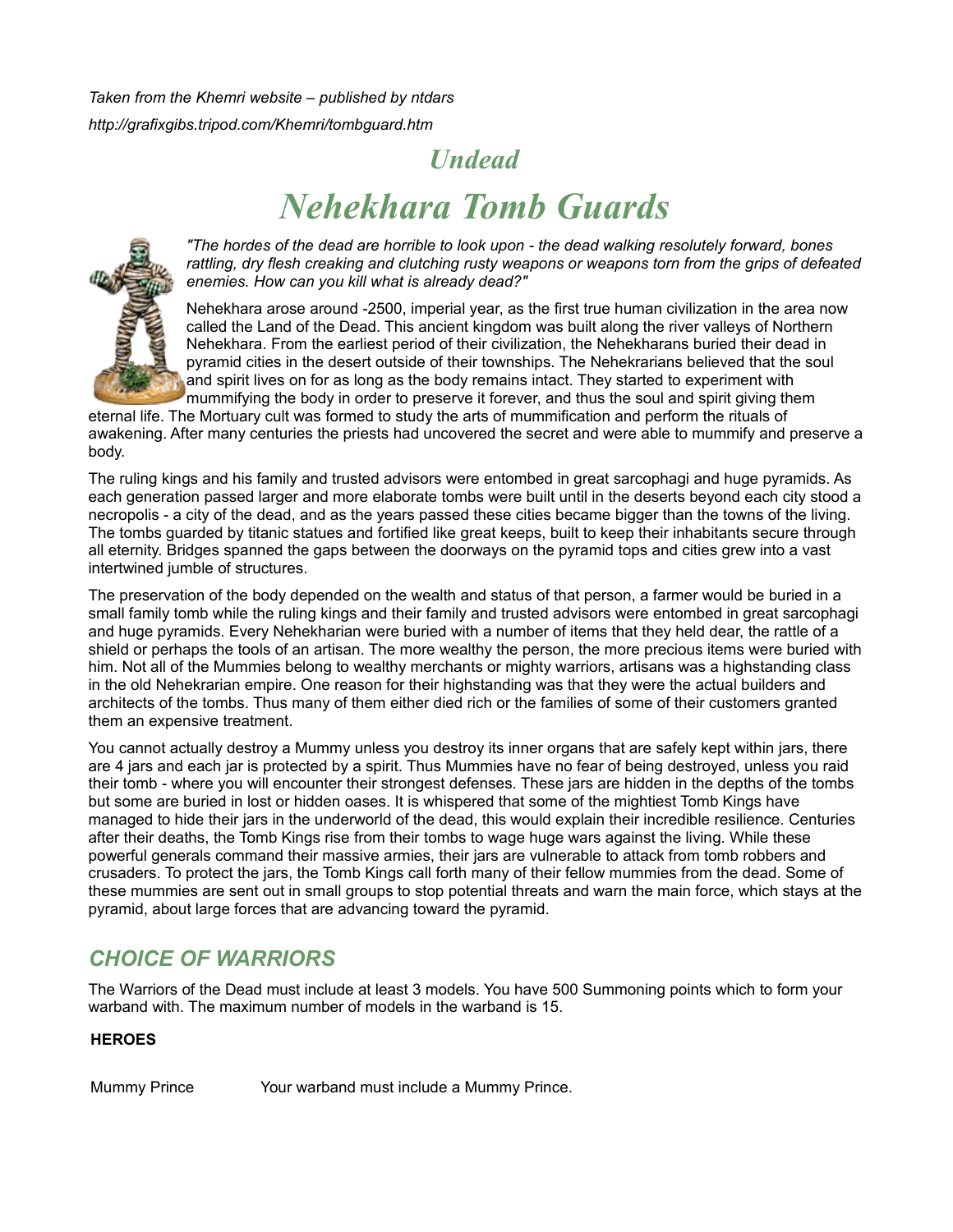| Liche Priest             | Your warband may include a single Liche Priest.           |
|--------------------------|-----------------------------------------------------------|
| <b>Mummy Warriors</b>    | Your warband may include up to two Mummy Warriors.        |
| <b>HENCHMEN</b>          |                                                           |
| <b>Skeleton Warriors</b> | Your warband may include any number of Skeleton Soldiers. |
| Tomb Guards              | Your warband may include up to two Tomb Guards.           |
| Stone Golem              | Your warband may include a single Stone Golem.            |
| <b>Giant Scorpions</b>   | Your warband may include up to three Tomb Scorpions.      |

#### **STARTING EXPERIENCE**

A **Mummy Prince** starts with 20 experience. A **Liche Priest** starts with 8 experience. **Mummy Warriors** starts with 8 experience.

#### **UNDEAD SKILL TABLE**

**Mummy Prince**: Combat, Shooting, Strength. **Liche Priest**: Academic. **Mummy Warriors**: Combat, Shooting, Strength.

#### **UNDEAD CHARACTERISTIC INCREASE**

These are the maximum characteristic values for Mummies and Liche Priests.

| <b>Profile</b>      | М | WS BS STW |   |   |   |   | W | $\blacktriangle$ |   |
|---------------------|---|-----------|---|---|---|---|---|------------------|---|
| <b>Mummies</b>      | 4 | 6         | 6 | 5 | 5 | 4 | 5 | 4                | 9 |
| <b>Liche Priest</b> | 4 | 6         | 6 | 4 | 4 | 3 | 6 | 4                | 9 |

## *UNDEAD SPECIAL RULES*

The warriors of the dead are indeed dead and therefore not affected by wounds that would send a living warrior to the ground and they face monsters and youngbloods with equal determination. These special rules apply to all warriors in the warband that have the special rule Undead.

**Cause Fear**: All Undead warriors cause fear.

**Immune to Psychology**: All Undead warriors are immune to psychology and never leave combat.

**No pain**: All Undead warriors treat a *stunned* result as *knocked down*.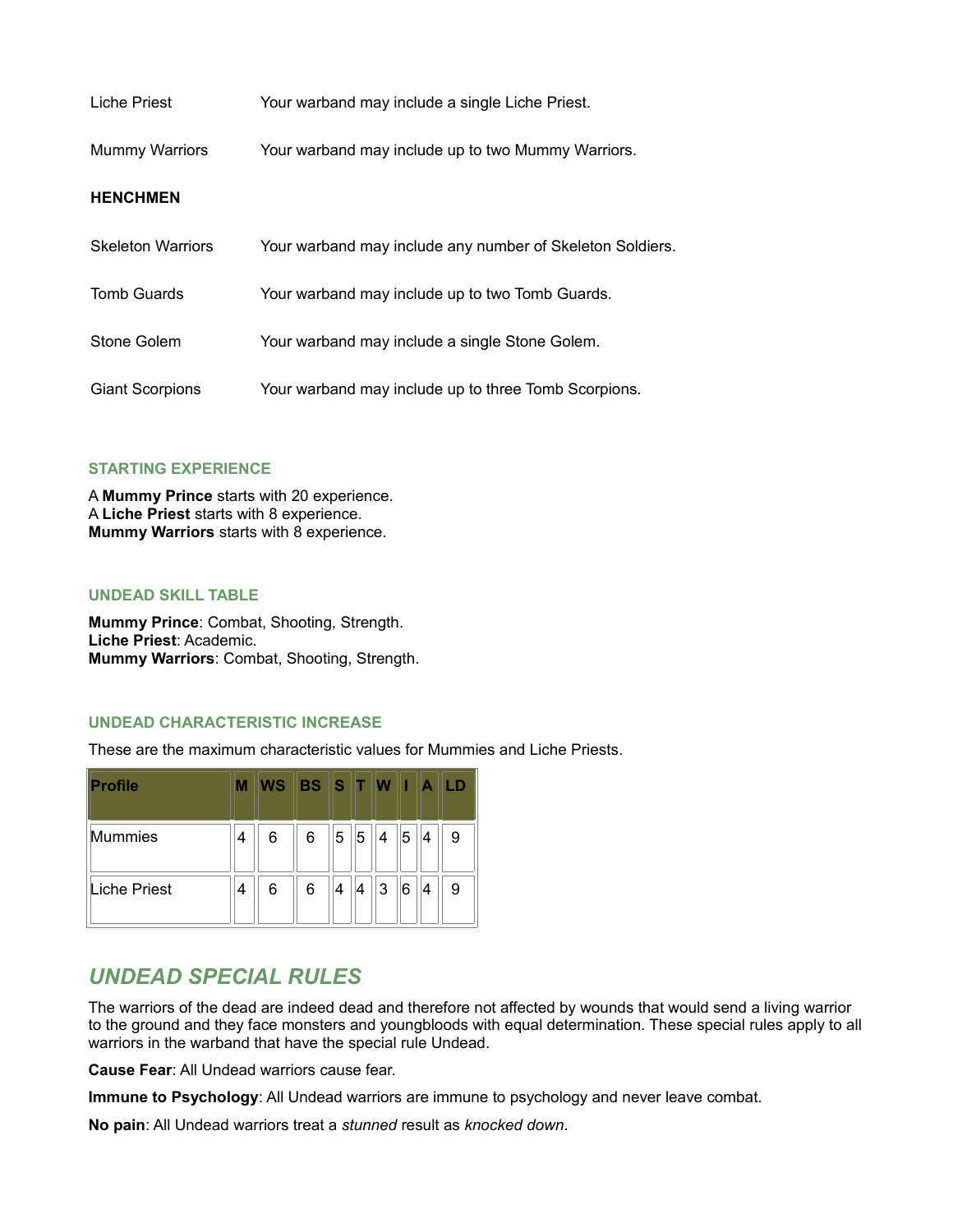**May not run**: No Undead warrior may run, but may charge as normal.

**Immune to poison**: No Undead warrior is affected by poison.

**No Brain**: Skeletons are quite dead and never gain experience, this rule only affects Skeletons. While the Mummy Prince, Mummy Warriors and Tomb Guards don't actually learn new skills they rather remember the skills they knew when they were alive. Liche Priests are undead but have retained a form of living mind and are capable of learning from their experiences.

**Flammable**: The Mummy Prince and the Mummy Warriors are mummies and the following rules apply. Mummies are dry as tinder and wrapped in bandages soaked in highly flammable chemicals. A hit from a firebased attack will cause double the normal number of wounds.

**Do not Drink**: Undead models do not need food and water, however any living animals that accompany the Mummies follow the water rules as normal.

**Homegrounds**: The Tomb Guardians live in the Necropolises and have no trouble locating the hidden tombs in search of weapons and armour to help them defend their homes. The Tomb Guardian warband will always roll one extra dice in the exploration phase, this only apply in the Cities of the Dead setting.

## *UNDEAD EQUIPMENT LIST*

#### **Hand-to-hand combat weapons:**

| <b>Bronze Dagger</b>    | 2 SP         |
|-------------------------|--------------|
| Mace                    | 3 SP         |
| <b>Bronze Axe</b>       | 5 SP         |
| <b>Bronze Sword</b>     | 10 SP        |
| <b>Bronze Spear</b>     | 10 SP        |
| Morning star            | 10 SP        |
| Double-handed weapon    | <b>15 SP</b> |
| Halberd                 | 10 SP        |
| Flail                   | 15 SP        |
| <b>Missile weapons:</b> |              |
| <b>Bow</b>              | 10 SP        |
| Asp Arrows              | 10 SP        |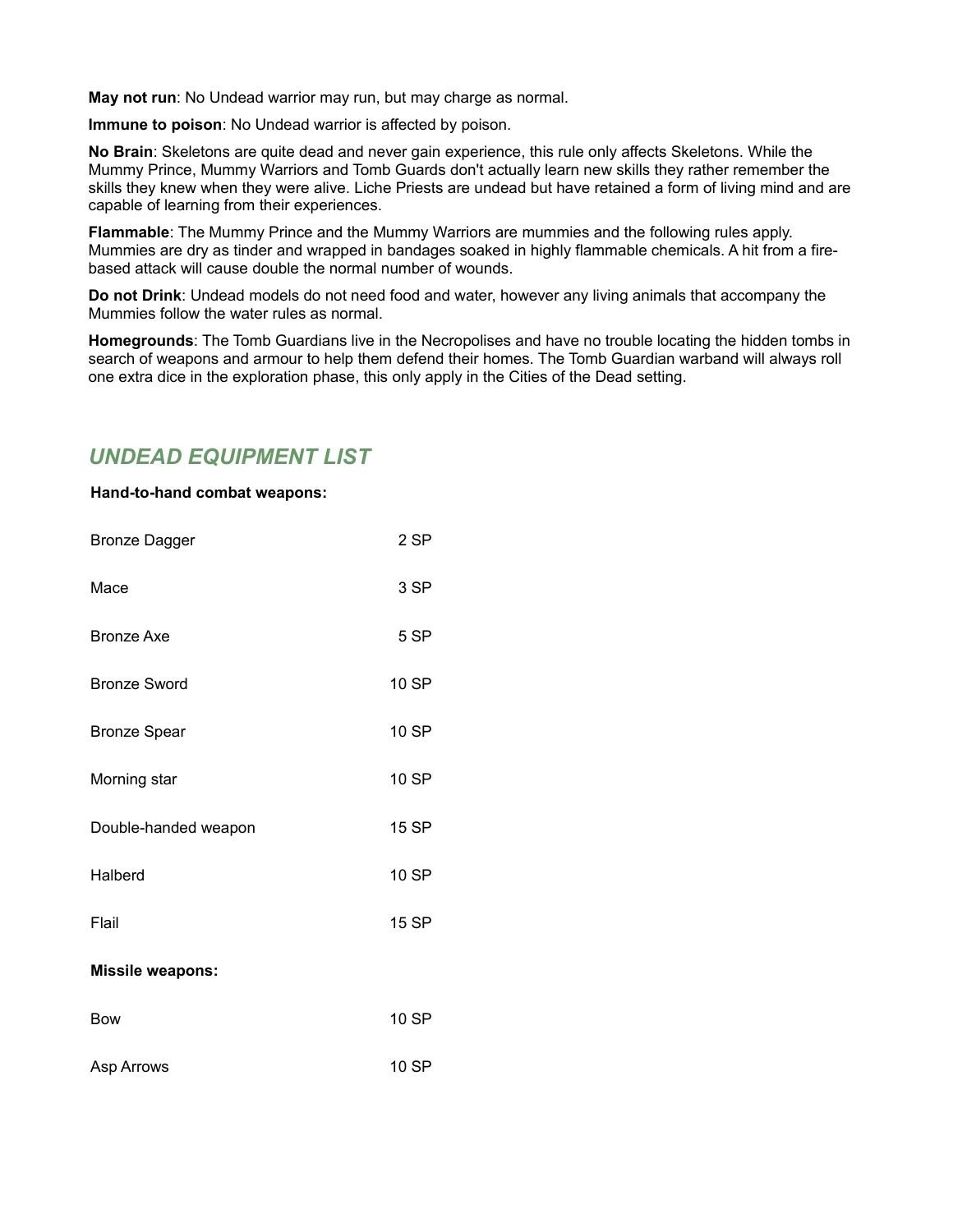| Nehekhara Javelin                  | 10 SP        |
|------------------------------------|--------------|
| Armour:                            |              |
| Shield                             | 5 SP         |
| <b>Bronze Helmet</b>               | <b>10 SP</b> |
| Bronze Breast Plate (Light armour) | 20 SP        |
| <b>LICHE PRIEST EQUIPMENT LIST</b> |              |
| Hand-to-hand combat weapons:       |              |
| <b>Bronze Dagger</b>               | 2 SP         |
| Mace                               | 3 SP         |
| <b>Staff</b>                       | 3 SP         |
| <b>Bronze Sword</b>                | 10 SP        |
| Morning star                       | <b>10 SP</b> |
| <b>Serpent Staff</b>               | 30 SP        |
| <b>Missile weapons:</b>            |              |
| None                               |              |

#### **Armour:**

None

#### **NEHEKRARA SPECIAL EQUIPMENT**

#### **Nehekhara Javelins**

The Javelineers throw javelins equipped with becket, a string attached and wound around the javelin. The javelins have a 12" range and a +1 to hit as the javelin spins like a bullet. Resolve hits with the throwers own strength.

#### **Asp Arrows**

Asp Arrows are mummified snake arrows that fly through the air towards their target. The arrows are at +1 to hit.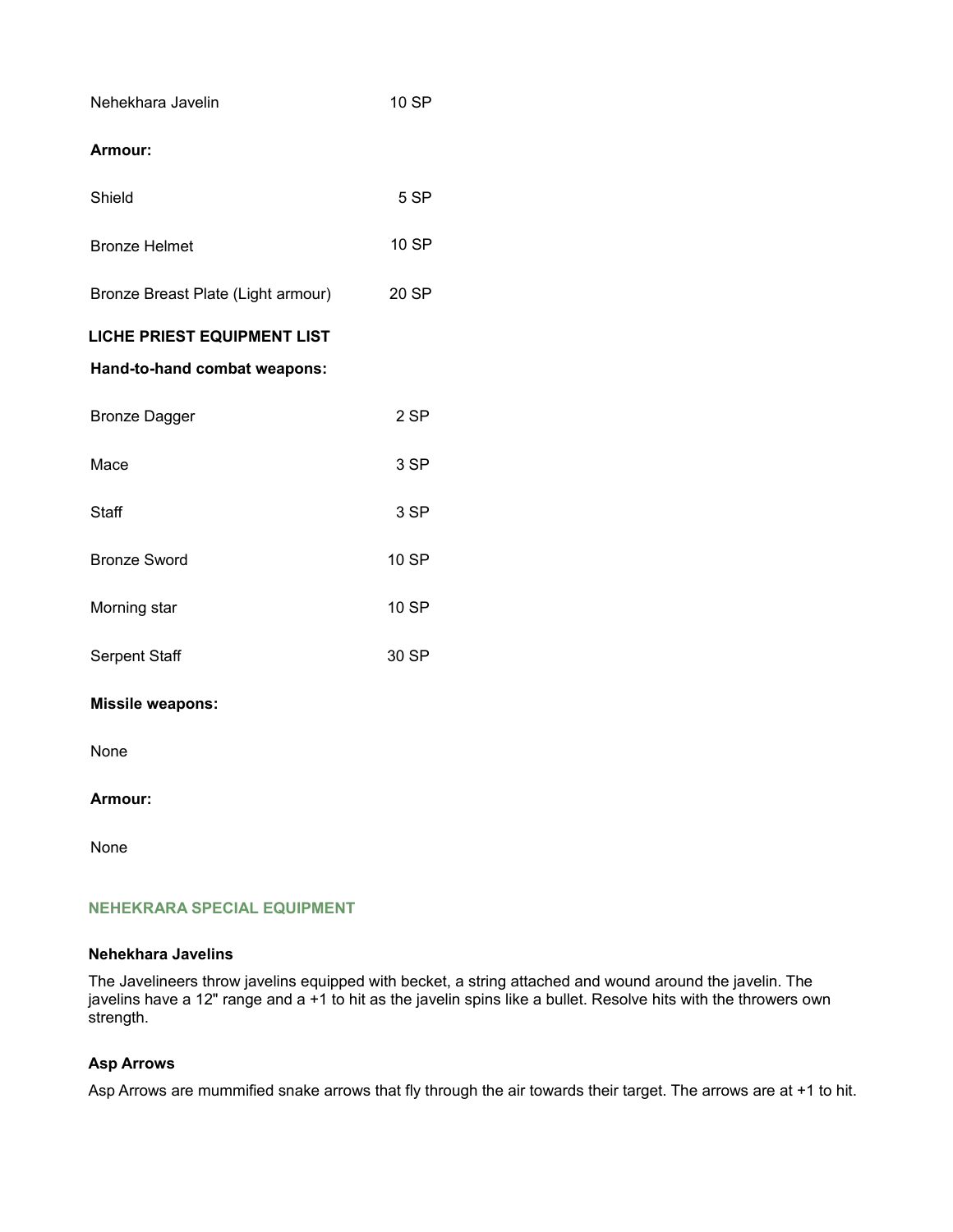#### **Serpent staff**

The Liche priests carry staffs adorned with a serpent head as their badge of office. They can utter a word of command and bring the serpent to life to attack their enemies. The staff always attacks first in close combat and makes a single attack with WS4 and S4. Note that the staff attacks with its own characteristics and not the Liche Priests characteristics even if they are higher. The staff is used with two hands but can parry, the Liche Priest is free to choose to attack with the staffs characteristics or his own characteristics.

## *HEROES*

#### **1 Mummy Prince 90 summoning points to recruit**

The legions of the dead are lead by the Mummy Prince, trusted officers and captains in the Nehekharian armies. But not all Mummies were soldiers in their living life and some were the great engineers and artisans who constructed the Necropolises and were granted mummification for their accomplishes.

| <b>Profile</b>            | <b>WS</b>     | <b>BS STW</b>                   |   |           |            |   |                |   |
|---------------------------|---------------|---------------------------------|---|-----------|------------|---|----------------|---|
| $\ $ Mummy Prince $\ 4\ $ | $\pm$ 4 $\pm$ | $^{\prime\prime}$ 3 $^{\prime}$ | 4 | $\Lambda$ | $\sqrt{2}$ | 3 | $\overline{1}$ | 8 |

**Weapons and armour:** The Mummy Prince may have equipment from the Undead Equipment list.

#### **SPECIAL RULES**

**Leader**: The Mummy Prince is the warbands leader and follow all rules for leaders.

**Undead**: The Mummy Prince is undead and follow all rules for the Undead.

#### **0-1 Liche Priest 55 Summoning points to recruit**

The Mortuary Cult perfected their magic over a thousand years until the cult could cheat death itself. The priests now hold a special kind of power by the Tomb Kings side as they alone hold the power to invoke the power to allow the Tomb Kings armies to march to war again.

| <b>Profile</b>                                     | M | WS BS ST WILA |                |  |   |  |
|----------------------------------------------------|---|---------------|----------------|--|---|--|
| $\parallel$ LICHE PRIEST $\parallel 4 \parallel 3$ |   |               | $\ 3\ 3\ 3\ 1$ |  | 3 |  |

**Weapons and armour:** The Liche Priest may have equipment from the Liche Priest Equipment list, but may not wear armour as it interferes with his spell casting.

#### **SPECIAL RULES**

**Wizard**: The Liche Priest is a wizard and may use Necromantic magic or Liche Priest scrolls, see the Liche Priests section for more details.

**Undead**: The Liche Priest is undead and follow all rules for the Undead.

#### **0-2 Mummy Warriors 70 Summoning points to recruit**

In the old Nehekrarian empire those that could afford it would have their bodies mummified to grant them eternal life. With the coming of Nagash, the Lichelord, their slumber has been disturbed and they now inhabit the Necropolises hidden in the desert along with their servants and former subjects in the form of Skeletons.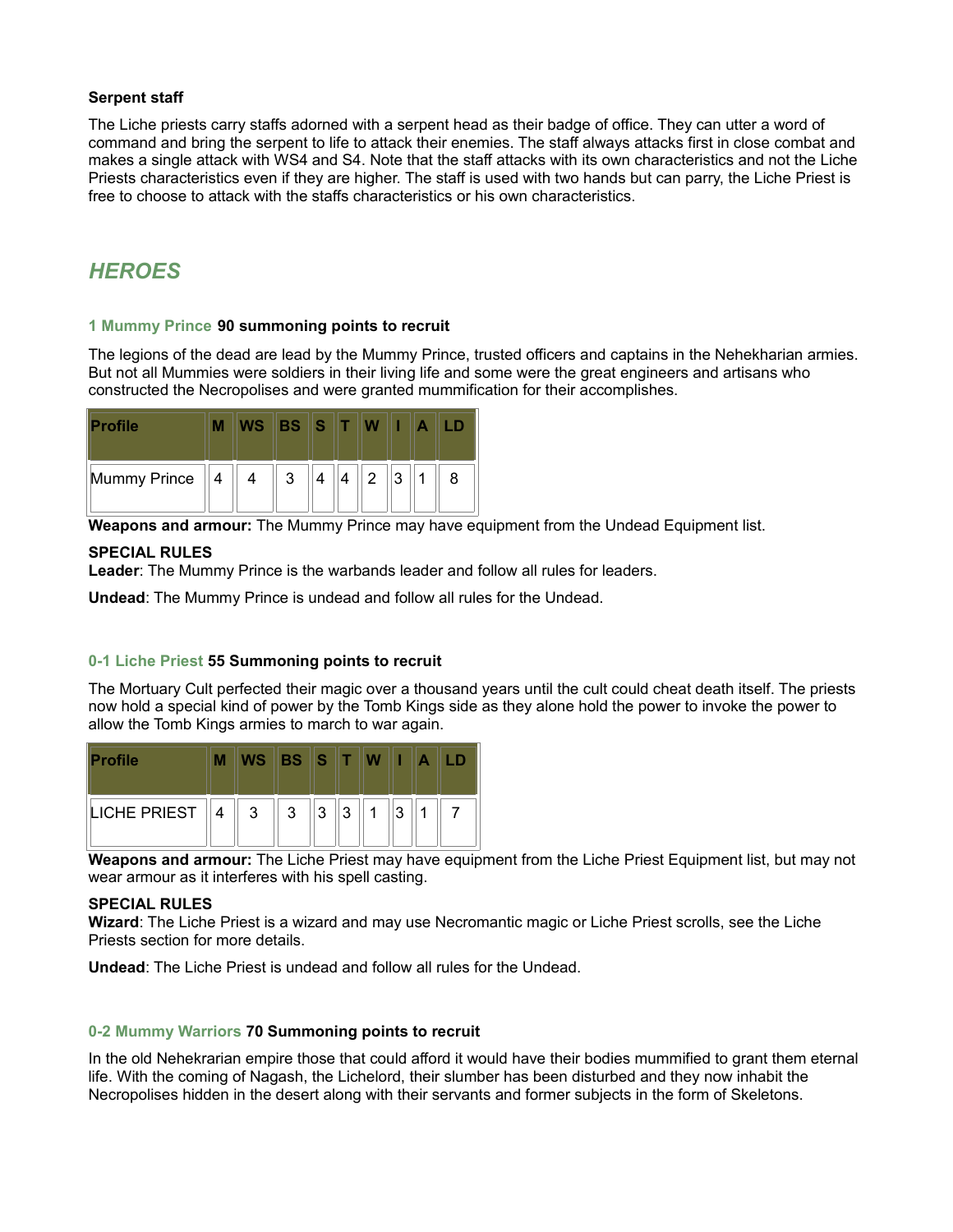| <b>Profile</b>                                    | М |                | WS BS ST WILA |   |                |       |  |  |
|---------------------------------------------------|---|----------------|---------------|---|----------------|-------|--|--|
| $\parallel$ Mummy Warrior $\parallel 4 \parallel$ |   | 3 <sup>1</sup> | 3             | 4 | $\overline{4}$ | $2$ 2 |  |  |

**Weapons and armour:** The Mummy Warriors may have equipment from the Undead Equipment list.

#### **SPECIAL RULES**

**Undead**: The Mummy Warriors are undead and follow all rules for the Undead.

## *HENCHMEN*

#### **Skeleton Soldiers 25 Summoning points to create**

With the coming of Nagash and his great ritual the inhabitants of the Necropolises were brought back to the land of the living. The Kings and Lords once more command their legions, but this time the legions are made up of Skeleton Soldiers rather than living soldiers. Everyone in the the old Nehekrarian empire was mummified but not everyone could afford the best embalmers or could afford to build a solid tomb. Thus most of the mummies ended up as skeletons when the sand caught hold of their rags and the wind uncovered their bones to the sun.

| <b>Profile</b>    | M | WS | <b>BS STWIIA</b>                        |  |   |   |
|-------------------|---|----|-----------------------------------------|--|---|---|
| Skeleton $  4  2$ |   |    | $2 \parallel 3 \parallel 3 \parallel 1$ |  | 2 | 5 |

**Weapons and armour:** Skeletons may have equipment from the Undead Equipment list.

#### **SPECIAL RULES**

**Undead**: The Skeletons are undead and follow all rules for the Undead.

#### **0-2 Tomb Guards 35 Summoning points to create**

As the Kings and Lords were awakened, so were their bodyguards, the Tomb Guards; faithful in death as they were in life. Often armed with the best armour and weapons, they are always at the side of their

| <b>Profile</b>                       |  | WS BS ST WIL |  |  |   |
|--------------------------------------|--|--------------|--|--|---|
| Tomb Guard $  4  3  2  3  3  1  2  $ |  |              |  |  | 5 |

**Weapons and armour:** The Tomb Guards may have equipment from the Undead Equipment list.

#### **SPECIAL RULES**

**Undead**: The Tomb Guards are undead and follow all rules for the Undead, note that Tomb Guards does gain experience.

#### **0-3 Tomb Scorpions 15 Summoning points to control**

The ancients tombs are often protected by scorpions, they dwell in the dark cracks and niches of the tomb and will attack any raider that invade their home. The Liche Priests can summon these scorpions to venture outside of the tombs to attack the invaders outside.

| Profile M WS BS S T W I A LD |  |
|------------------------------|--|
|------------------------------|--|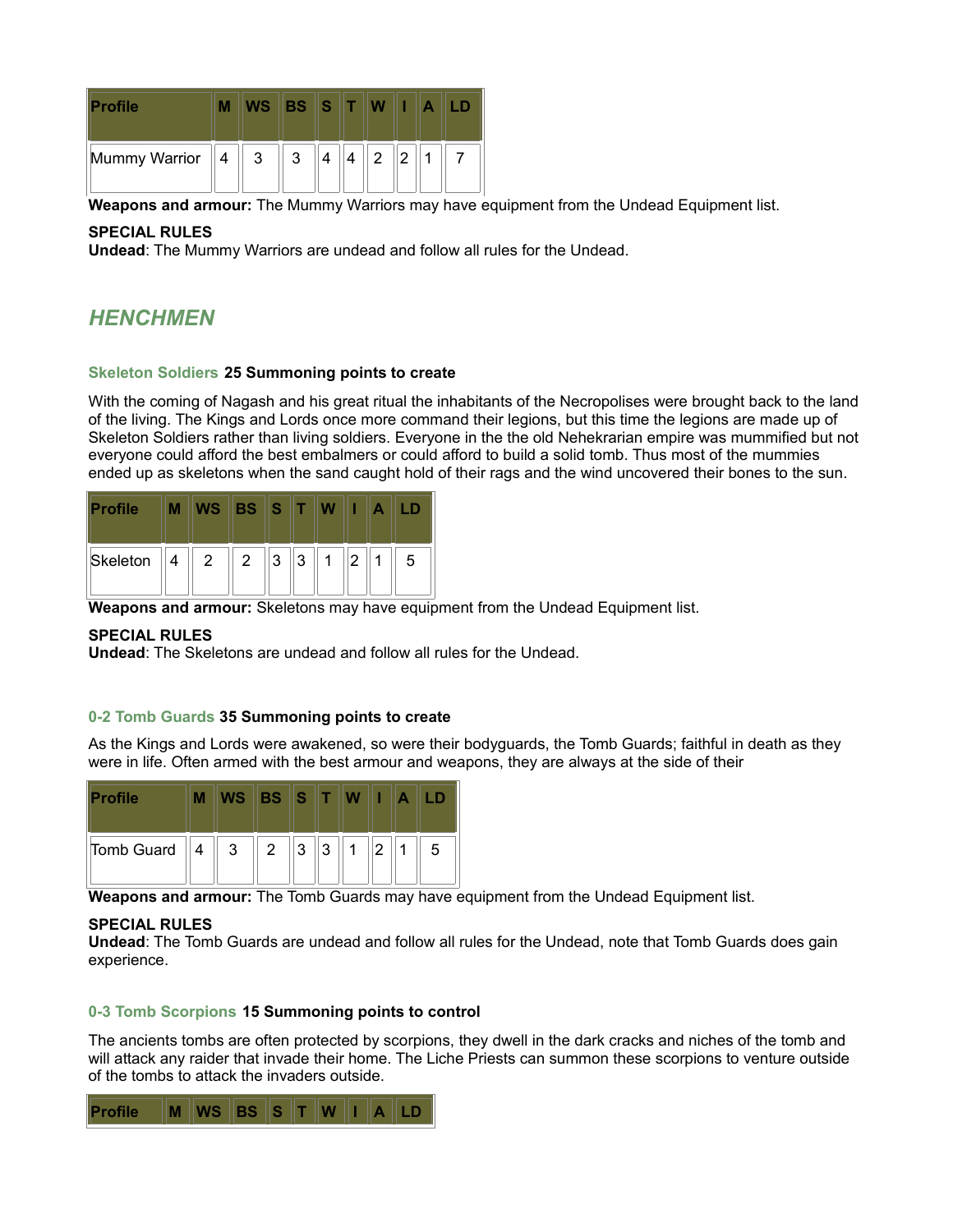| Scorpion $\parallel$ 5 | 2 |  | 2 |  |  |
|------------------------|---|--|---|--|--|

**Weapons and armour:** The Scorpions doesn't use weapons or armour.

#### **SPECIAL RULES**

**Living**: The Scorpions are living beings and may run and are affected by Psychology.

**Animals**: The Scorpions are animals and doesn't get experience points.

**Scorpions sting**: The Scorpions attacks their stinging tails. The attack is made at Strength 4, however if the warrior that is hit is immune to Poison the Strength of the hit is reduced to 1.

#### **0-1 Stone Golem 125 gold crowns to raise**

The Stone Golems were created to guard the pyramids while the great Tomb Kings slept. They are giant statues, twice the height of a man. Most are humanoid shaped and most have the head of an animal, they are known to have been made in all manner of shapes, even gigantic skeletons.

| <b>Profile</b>      | М |              | WS BS ST W |   |   |   |   |   |
|---------------------|---|--------------|------------|---|---|---|---|---|
| Stone Golem $  3  $ |   | $\mathbf{3}$ |            | 5 | 3 | 1 | 2 | 5 |

**Weapons/Armor**: Stone Golems do not use weapons or armor, but have a natural save of 4+ due to the fact that they are made of stone. They are not affected by normal penalties for not using weapons.

#### **SPECIAL RULES**

**Cause Fear**: Stone Golems are giant, (seemingly) living statues and therefore cause fear.

**Immune to Psychology**: Stone Golems do not think for themselves and therefore are not affected by psychology and never leave combat.

**Immune to Poison**: Stone Golems are not affected by any poison.

**No Brain**: Stone Golems do not think for themselves and do not gain experience.

**May not Hide**: Stone Golems are far to big to hide and may not do so.

**Large**: Stone Golems are huge statues and therefore make tempting targets for archers. Any model may shoot at a Stone Golem, even if it is not the closest target.

**Does not eat**: Stone Golems do not require water.

**Animated**: The Stone Golem cannot run and is not considered to be an Undead model.

### *MUMMY NAMES*

These are names of Egyptian Pharaohs and at the end is a few other names that I found. These were taken from a Swedish book so the spelling might be different in English. Female names have been marked with (f). In the Egyptian society females was equal to male in many areas and there were female templepriests, artisans, merchants and Farad.

Nebka, Djoser, Snefru, Khaba, Huni, Cheops, Khufu, Radjedef, Kefren, Menkaure, Shepseskaf, Userkaf, Sahure, Neferirkare, Shepseskare, Neferefe, Niuserre, Menkauhor, Djedkare, Unas, Teti, Pepi, Merene, Nitocris (f), Qakare, Neferkaure, Neferkauhor, Mentuhotep, Inyotef, Amenemhat, Senusret, Sebeknefru (f), Ahmose,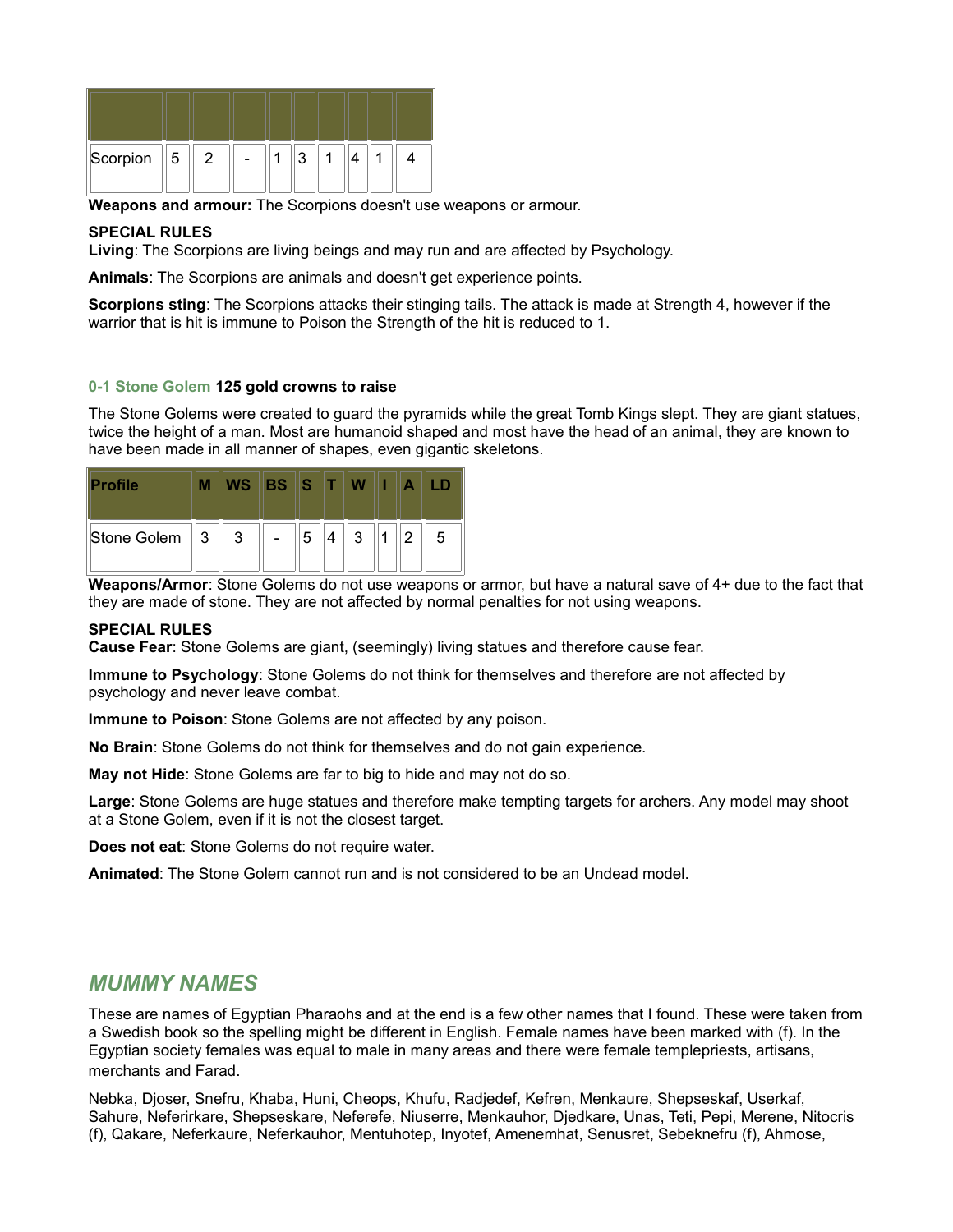Amenhotep, Tuthmosis, Hatshepsut (f), Akhenaton, Smenkhare, Tutankhamon, Ay, Horemhab, Ramses, Seti, Merneptah, Amenmesse, Siptah, Tawosret (f), Sethnakht, Lynaferet (f), Senedjem, Imhotep.

If you want to design your own name that will sound Egyptian or tweak the name of a Farad I found these trends in the names above. Many names start with Men-, Mer-, Mern-, Kef-, Nef- and Tut-. Many names end with -kaure, -kaf, -kare, -khare, -kauhor and -hotep. Some names end with Ptah or start with Set or Seth and these are names of Egyptian gods. You can use er, an, tu and e to bind the names together.

## *LICHE PRIESTS AND THE MORTUARY CULT*

The Nehekharans became obsessed with seeking a way to preserve a human body in order to preserve it forever, and thus the soul and spirit giving them eternal life. The Mortuary cult was formed to study the arts of mummification and perform the rituals of awakening. After many centuries the priests had uncovered the secret and were able to mummify and preserve a body. The Mortuary Cult then perfected their magical rituals over a thousand years until the cult could indeed cheat death itself. With the Nagash's great ritual that raised the dead of Nehekhara, they hold the power to invoke that power to allow the Tomb Kings armies to march to war again. The priests rose as Liche Priests, undead beings with a mind of their own. Their experiments had given them eternal unlife.

The Mortuary Cult is opposed by a smaller faction of Liche Priests that have found some of the ancient scrolls of the Great Necromancer, they were corrupted by the spells contained therein and have forsaken the cult in favor of a new dark master. Their magic is darker and more evil than the Mortuary Cult's, they don't stop to steal the lifeenergies of the innocent. Some of their mortuary rites will cause the dead to loose its way and wander lost in the underworld as the Liche Priest uses the body of the dead for his own evil ends. To free the dead the Liche Priest power over the body must be broken, either by the death of the body or of the Liche Priest. The dead who are lost in the underworld must then be found and returned to the right path. The Tomb Kings are dependent on the Liche Priest and many have been corrupted by the whispered promises of more power and willingly do as their dark advisors tell them, some have been tricked by the dark Liche Priests while others confront them and have sided with the Liche Priests of the Mortuary Cult.

The Mortuary Cult Liche Priests do not use the evil Necromancy spells instead they use their own system of scrolls. The scrolls work just like normal spells and the Priest must test to see if he can read the incantation out correctly, not an easy task in the middle of a fight. The Dark Liche Priests uses Necromancy spells just like a Necromancer, they are servants of Nagash after all. Its up to the player to decide if his Liche Priest belongs to the Mortuary Cult or is a servant of Nagash.

#### **Scrolls of the Mortuary Cult**

#### **1 Menkare's scroll of Urgency** difficulty 6

The Liche Priest reaches out to urge an undead warrior forward. A Single Skeleton Soldier within 6" may immediatly move again up to its maximum Movement distance, IE 4", if this takes it into base contact with a model it counts as charging.

#### **2 Horrebe's Curse of the Mummy** difficulty 8

The Liche Priest amplifies the curse that all mummies posses and focuses it against a single enemy, causing him to fail all that he attempts. A single model within 18" of the Liche Priest, that is in hand-to-hand combat with a mummy has –1 to hit, -1 to wound, and –1 on armor save rolls. This lasts until the start of next Tomb Guardian shooting phase.

#### **3 Tawosret's Scroll of Tomb Dust** difficulty 7

The Liche Priest can command the sand around him to assault a single warrior within 12". The warrior is automatically knocked down as he chokes on the sand. This spell only affects a living model.

#### **4 Neferre's Scroll of Quaking Horror** difficulty 8

The Liche Priests selects a warrior within 12" who is beset by terrible, haunting visions of his own death an must